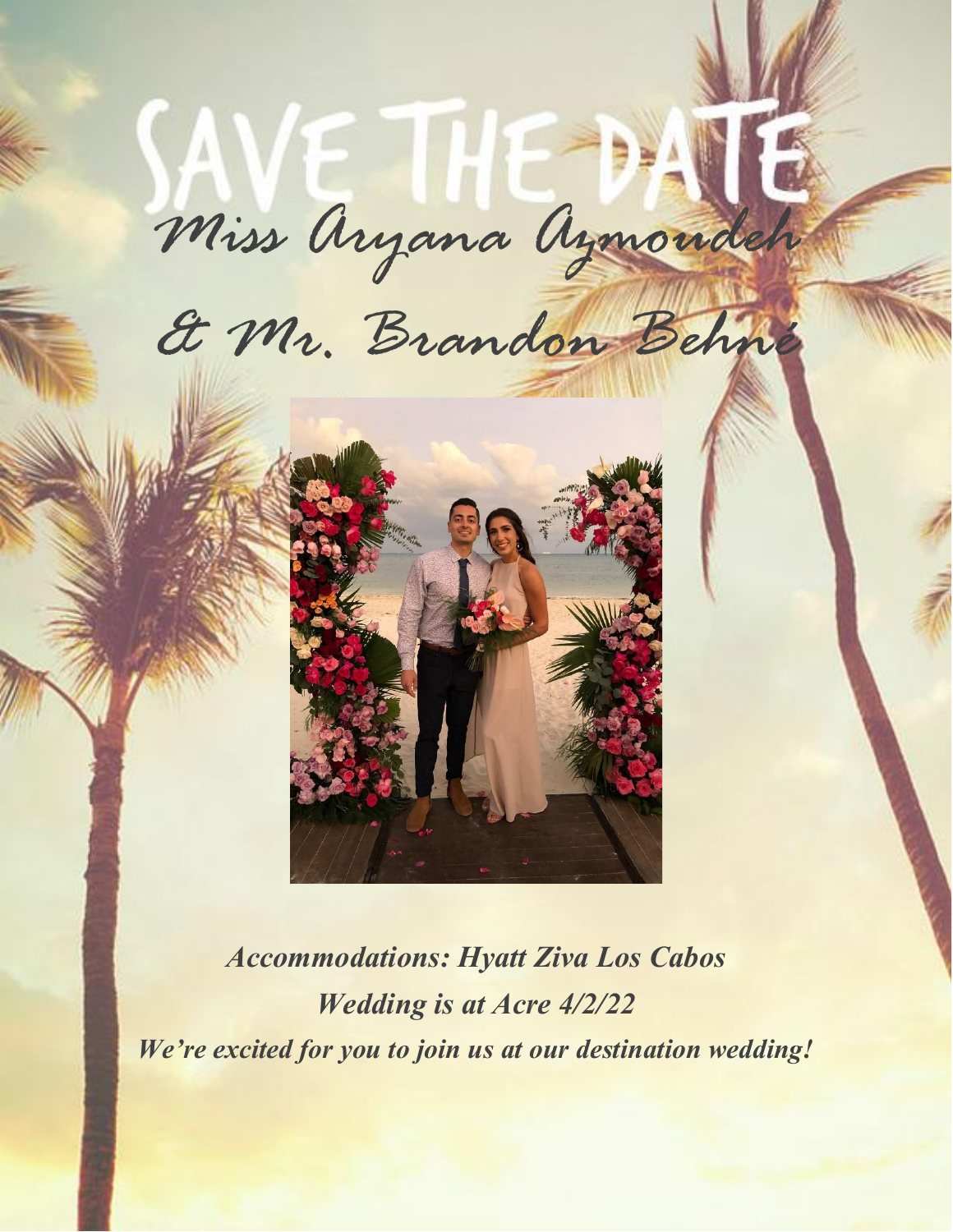

## **TO RESERVE YOUR ROOM– CLICK HERE:**  <https://www.beachbumvacation.com/reservation>

To Receive Group Rates and Ensure Room Availability Please reserve your room by November 1st, 2021

\*\*After you click on the link above and fill out the reservation form, our travel concierge, Beach Bum Lisa, will contact you directly and answer any questions you may have PRIOR to charging your card for your deposit. Please feel free to enter questions/requests on the comments section on the form.

\_\_\_\_\_\_\_\_\_\_\_\_\_\_\_\_\_\_\_\_\_\_\_\_\_\_\_\_\_\_\_\_\_\_\_\_\_\_\_\_\_\_\_\_\_\_\_\_\_\_\_\_\_\_\_\_\_\_\_\_\_\_\_\_\_\_\_\_\_\_\_\_\_\_\_\_\_\_\_\_\_\_\_\_\_\_\_\_\_\_\_\_\_\_\_\_\_\_\_\_\_\_\_\_\_\_\_\_\_\_\_\_\_\_\_\_\_\_\_\_\_\_\_\_\_\_

Our wedding travel concierge is Lisa Zwissler w/Beach Bum Vacation Phone: 1-877-943-8282 Ext 12 Lisa@beachbumvacation.com RATES ARE ALL INCLUSIVE & **PER PERSON**

# **HYATT ZIVA LOS CABOS**

#### **Room Category: Master Double/King**

| . | <b>Occupancy</b>    | <b>Single</b> | <b>Double</b> | <b>Triple</b> | <b>Ouad</b>                        | <b>Child Age</b><br>$3 - 12$ |
|---|---------------------|---------------|---------------|---------------|------------------------------------|------------------------------|
|   | <b>Nightly Rate</b> | $$421.25$ pp  | $$240$ pp     |               | $$195.84$ pp $$173.75$ pp $$67.50$ |                              |

#### **Room Category: Pool View Master Double/King**

|  | <b>Occupancy</b>    | <b>Single</b> | <b>Double</b> | <b>Triple</b> | <b>Ouad</b>            | <b>Child Age</b><br>$3 - 12$ |
|--|---------------------|---------------|---------------|---------------|------------------------|------------------------------|
|  | <b>Nightly Rate</b> | $$432.50$ pp  | \$246.25pp    | $$200$ pp     | $$176.88$ pp   \$67.50 |                              |

#### **Room Category: Ocean View Master Double/King**

|  | <b>Occupancy</b>    | <b>Single</b> | <b>Double</b> | <b>Triple</b>                      | <b>Ouad</b> | <b>Child Age</b><br>$3-12$ |
|--|---------------------|---------------|---------------|------------------------------------|-------------|----------------------------|
|  | <b>Nightly Rate</b> | $$453.75$ pp  | $$256.25$ pp  | $$206.66$ pp $$181.88$ pp $$67.50$ |             |                            |

#### **Room Category: Club Ocean Front King**

|  | <b>Occupancy</b>    | <b>Single</b> | <b>Double</b>        | <b>Triple</b>          | <b>Ouad</b> | <b>Child Age</b><br>3-12 |
|--|---------------------|---------------|----------------------|------------------------|-------------|--------------------------|
|  | <b>Nightly Rate</b> | $$486.25$ pp  | $$272.50 \text{ pp}$ | $\frac{1217.50}{ }$ pp | N/A         | \$67.50                  |

#### **Room Category: Ocean View 2 Bedroom Master Suite**

| <b>Occupancy</b>    | <b>Double</b> | <b>Triple</b>           | 'Ouad | <b>Ouint</b> | <b>Sext</b>  | Child Age<br>$3 - 12$ |
|---------------------|---------------|-------------------------|-------|--------------|--------------|-----------------------|
| <b>Nightly Rate</b> | \$532.50 pp   | $$390.84$ pp   \$320 pp |       | $$282.50$ pp | $$249.16$ pp | \$67.50               |

www.BEACHBUMVACATTEN.com

"TRAVEL THE WORLD WITH US"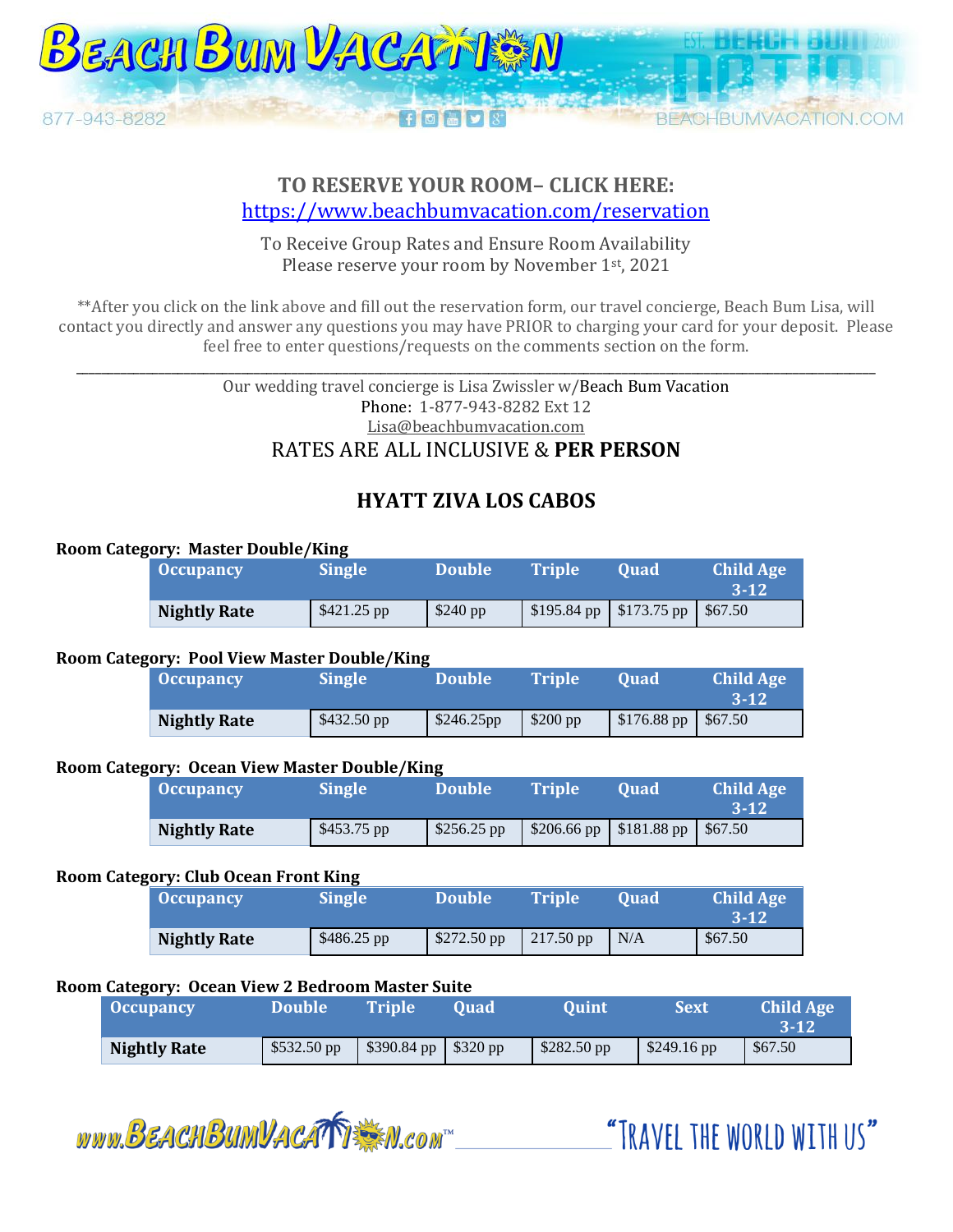

\*\* Airport transportation is an additional cost. \$55 per person for shared and please inquire w/Lisa for private transportation rates. Airfare is not included in the price above\*\*

#### **WHAT'S INCLUDED?**

Accommodations as selected, taxes, all meals, unlimited alcoholic and non-alcoholic beverages, in-room mini-bar with beer, water, soft drinks (re-stocked once a day), daily and nightly activity program, non-motorized water sports, live music and shows, fitness center, taxes and gratuities all included.

## \* **PAYMENT INFORMATION**

- ➢ If you book Room Only: \$150 per person deposit to book just the room.
- $\triangleright$  If you book Room with insurance: It is just \$150 per person deposit + the cost of insurance.
- $\triangleright$  If you book Room and flights without insurance: \$150 per person deposit + total airfare cost.

➢If you book Room and flights with insurance: \$150 per person deposit + airfare + the cost of insurance.

**INSURANCE** is available at an additional cost based on age, trip cost, and state in which you reside. Please contact Beach Bum Lisa for quote. Information below.

Recommended Classic Plan w/Cancel Anytime <https://www.beachbumvacations.com/savethedate/AllianzClassicWithCancelAnytimePlan>

## **\*\*\*\*\*Deposits are due November 1st, 2021 \*\*\*\*\***



Final payment is due by January 21st, 2021.

Visa, MasterCard, American Express and Discover are accepted. Note: Returned checks subject to \$30.00 fee.

# **\*\*\* Process of Booking** \*\*\*

# **TO RESERVE YOUR ROOM– CLICK HERE:**

<https://www.beachbumvacation.com/reservation>

\*\*Our travel concierge, Beach Bum Lisa will contact you confirming your vacation PRIOR to applying your deposit. Please feel free to enter questions/requests on the comments section on the form.

www.BEACHBUMVACATTEN.com